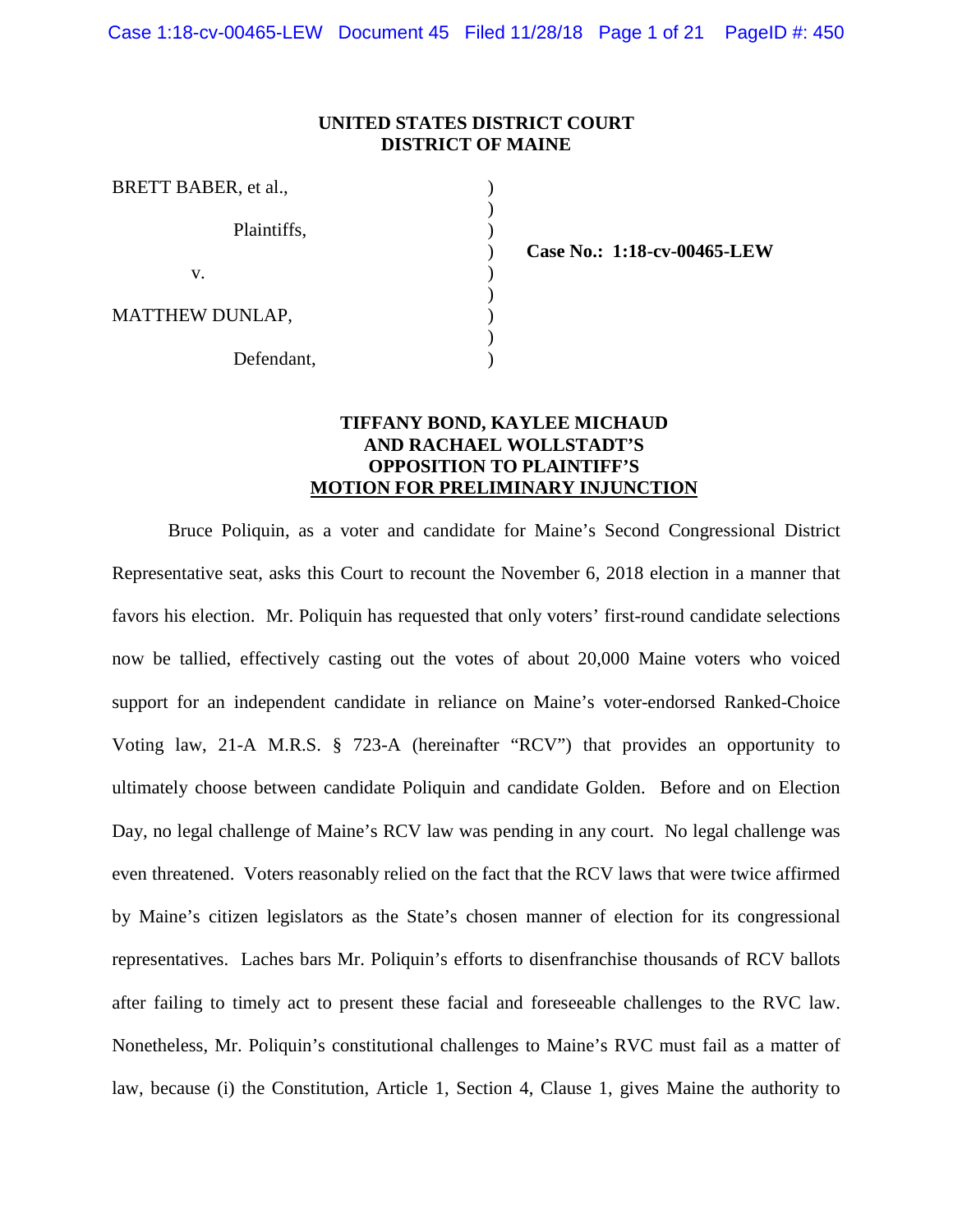lawfully employ RCV as its manner of electing Maine's congressional representatives, (ii) the Voting Rights Act does not supersede RCV based on claims that RCV ballots are inadvertently confusing; and (iii) RCV imposes a minor burden on Plaintiffs, and Maine has an important state interest implementing RCV.

#### **FACTUAL OVERVIEW**

Plaintiffs initiated this litigation by filing their six-count complaint on November 13, 2018, seven days after the 2018 general election, seeking (1) a declaration that Maine's RCV law violates the U.S. Constitution, the Voting Rights Act, and 42 U.S.C. § 1983, and (2) a preliminary and permanent injunction preventing the State from fully implementing the requirements of RCV in relation to Maine's Second Congressional District or in any election thereafter. Compl. ¶¶ 3, 40-72.

Maine voters have twice approved use of RCV as their preferred manner to conduct the State's federal elections. Most recently, on June 12, 2018, Maine voters sustained a People's Veto and ensured that ranked-choice voting would apply for the election of Maines's federal representatives in the November 6, 2018, general election. Compl. ¶ 23. Also on June 12, 2018, Plaintiff Poliquin won the Republican nomination for the Second Congressional District in a primary election that applied RCV and utilized a RCV ballot. Compl. ¶¶ 10, 23-24.

After June 12, 2018, it was common knowledge that RCV would be used in Maine's general elections for federal officers, and that RCV would be fully implemented in the November 6, 2018, general election. Compl. ¶¶ 10, 23-34. Defendant Tiffany Bond thereafter entered the Second Congressional District election campaign as an independent candidate, in reliance on the RCV procedures that ensure votes won by independent candidates do not alter the outcome of election between the top two vote-getters.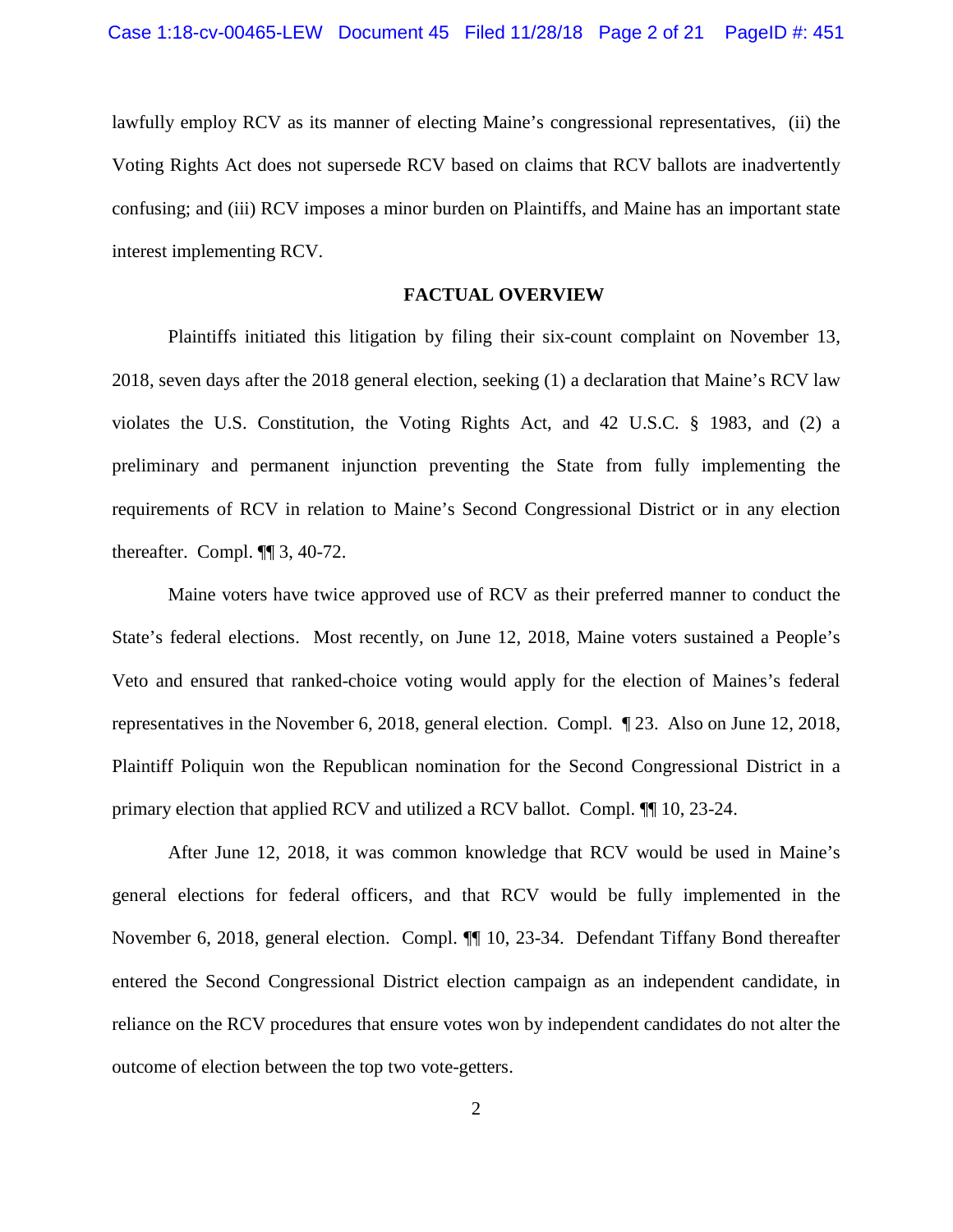On September 20, 2018—six weeks before the general election—the State released the official ranked-choice ballot for the Second Congressional District. The ballot clearly identified the four named candidates for that race: Republican Bruce Poliquin, Democrat Jared F. Golden, and Independents Tiffany L. Bond and William R.S. Hoar. Compl. ¶ 33. The ballot also contained accurate instructions for how to effectively fill out the ballot. Compl. ¶¶ 34-35. The ballot, instructions, and an explanation as to how ranked-choice voting works, were readily available after September 20, 2018, on the State's website. Compl. ¶¶ 33-35. Pursuant to Maine law, absentee ballots were available in municipal town offices or city halls 30 days prior to November 6, 2018. 21-A M.R.S. § 752.

On November 6, 2018, Plaintiffs and all other voters in the Second Congressional District cast their vote for U.S. Representative using the official RCV ballot. Compl. ¶¶ 32-34. Plaintiffs exercised their right to choose Poliquin as their first choice on the ballot, and also exercised their right not to rank any other candidates on their ballot. Compl. ¶¶ 7-10. Defendants Kaylee Michaud and Rachael Wollstadt also cast RCV ballots selecting Defendant Bond as the No. 1 preference in reliance on the RCV system that ensured secondary selection between the major party candidates would be counted.

 After the State calculated the first round of votes, the unofficial results appeared to indicate that no candidate received more than fifty percent of the vote and that Poliquin had approximately 2,000 more votes than Jared Golden. *Order on Motion for TRO*, at 4-5; Compl. ¶ 37. The Plaintiffs then filed this suit seven days after the general election to prevent the State from carrying out the requirements of RCV.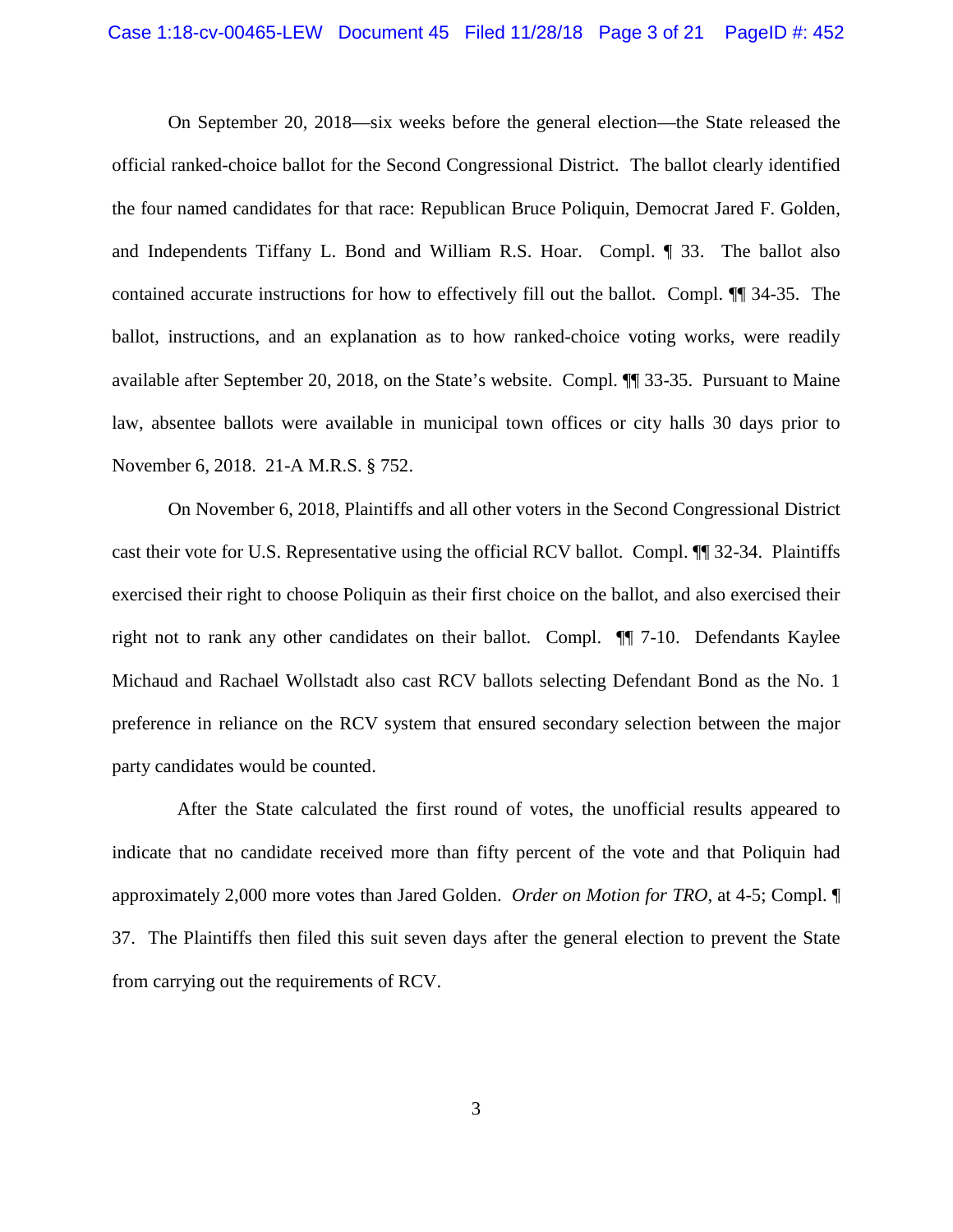#### **ARGUMENT**

Plaintiffs' constitutional challenges to Maine's use of RCV to elect the State's congressional representatives are meritless: (i) the United States Constitution, Art. 1, Sec. 2 establishes no limitation on Maine's right to prescribe RCV as its preferred manner of electing congressional representatives; (ii) RCV is not preempted by the federal Voting Rights Act (the "VRA") because RCV does not impair the rights of any protected class, and does not infringe on any voter's VRA right to assistance in casting an effective vote; and (iii) RCV violates no provision of the First Amendment or the Fourteenth Amendment because RCV is a politically neutral and nondiscriminatory election regulation reasonably related to Maine's legitimate interest in protecting its election integrity.

Even if Plaintiffs could establish any of its claims against RCV, the claims are all barred by laches. Laches applies here because Plaintiffs waited until *after* Election Day to bring this action on claims that were entirely justiciable weeks, or even months, before ballots were cast. Further, Defendants Michaud, Wollstadt and Bond relied upon RCV to their detriment when they voted for third-party candidates expecting that Maine's established RCV procedures ensured an opportunity to ultimately choose between Poliquin and Golden, if necessary.

Plaintiffs nonetheless seek a preliminary injunction asserting that they have demonstrated: "(1) a likelihood of success on the merits, (2) a likelihood of irreparable harm absent interim relief, (3) a balance of equities in [their] favor, and (4) service of the public interest." *Arborjet, Inc. v. Rainbow Treecare Scientific Advancements, Inc*., 794 F.3d 168, 171 (1st Cir. 2015).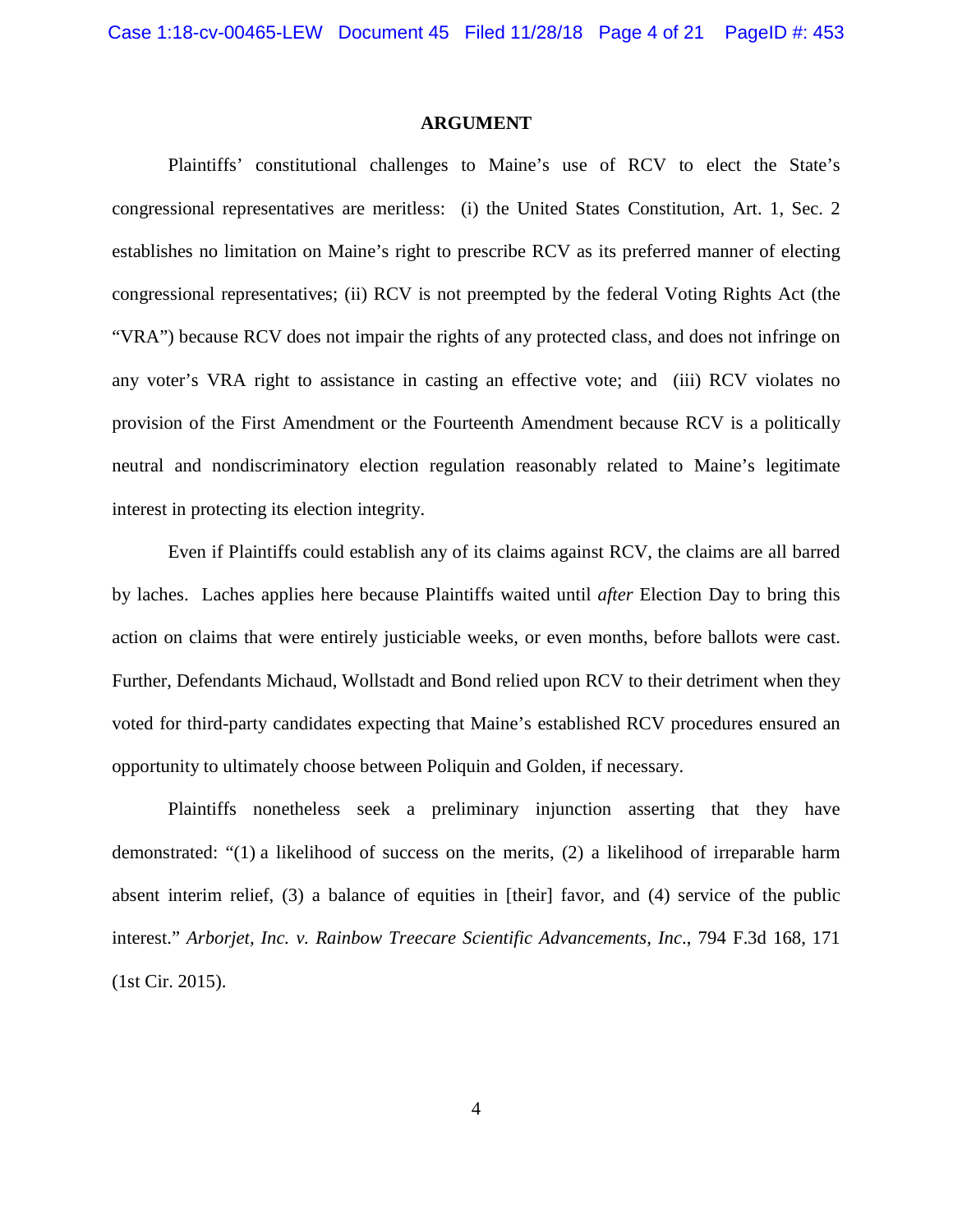Ultimately, Plaintiffs' ability to demonstrate likelihood of success on the merits "is the touchstone of the preliminary injunction inquiry." *Maine Educ. Ass'n Benefits Trust v. Cioppa*, 695 F.3d 145, 152 (1st Cir. 2012) (internal quotation omitted).

### **I. PLAINTIFFS' CLAIMS ARE WITHOUT MERIT BECAUSE RCV IS CONSTIUTIONAL, NONDISCRIMINATORY AND RELATED TO THE STATE'S IMPORTANT ELECTIONS INTERESTS.**

### **A. The United States Constitution guarantees Maine's right to prescribe RCV or any other manner of majority election to select federal representatives, absent superseding federal law.**

Article 1, Section 2 of the Constitution does not bar Maine's right to prescribe RCV as its preferred manner of electing its congressional representatives through a majority or instant runoff vote. On the contrary, Article 1, Section 4 of the Constitution, *guarantees* Maine's right as a state to select RCV, or any other manner of election not preempted by federal law, as the State's chosen method of electing congressional representatives "by the People."

Article 1, Section 4, Clause 1 of the Constitution (hereinafter the "Elections Clause") provides that that "[t]he Times, Places and Manner of holding Elections for Senators and Representatives, shall be prescribed in each State by the Legislature thereof; but the Congress may at any time by Law make or alter such Regulations."

The Elections Clause harmonizes with Article 1, Section 2, Clause 1, which provides that states shall determine voters' qualifications, and that congressional representatives shall be chosen "by the People" (hereinafter the "Voters Clause"). The two clauses congruously require that any congressional election consistent with that State's prescribed "[m]anner of holding elections," pursuant to the Elections Clause, similarly satisfies the requirement for a selection "by the People" pursuant to the Voters Clause. *See Phillips v. Rockefeller*, 435 F.2d 976, 980 (2nd Cir. 1970) (holding that a federal election satisfied the constitutional requirement for federal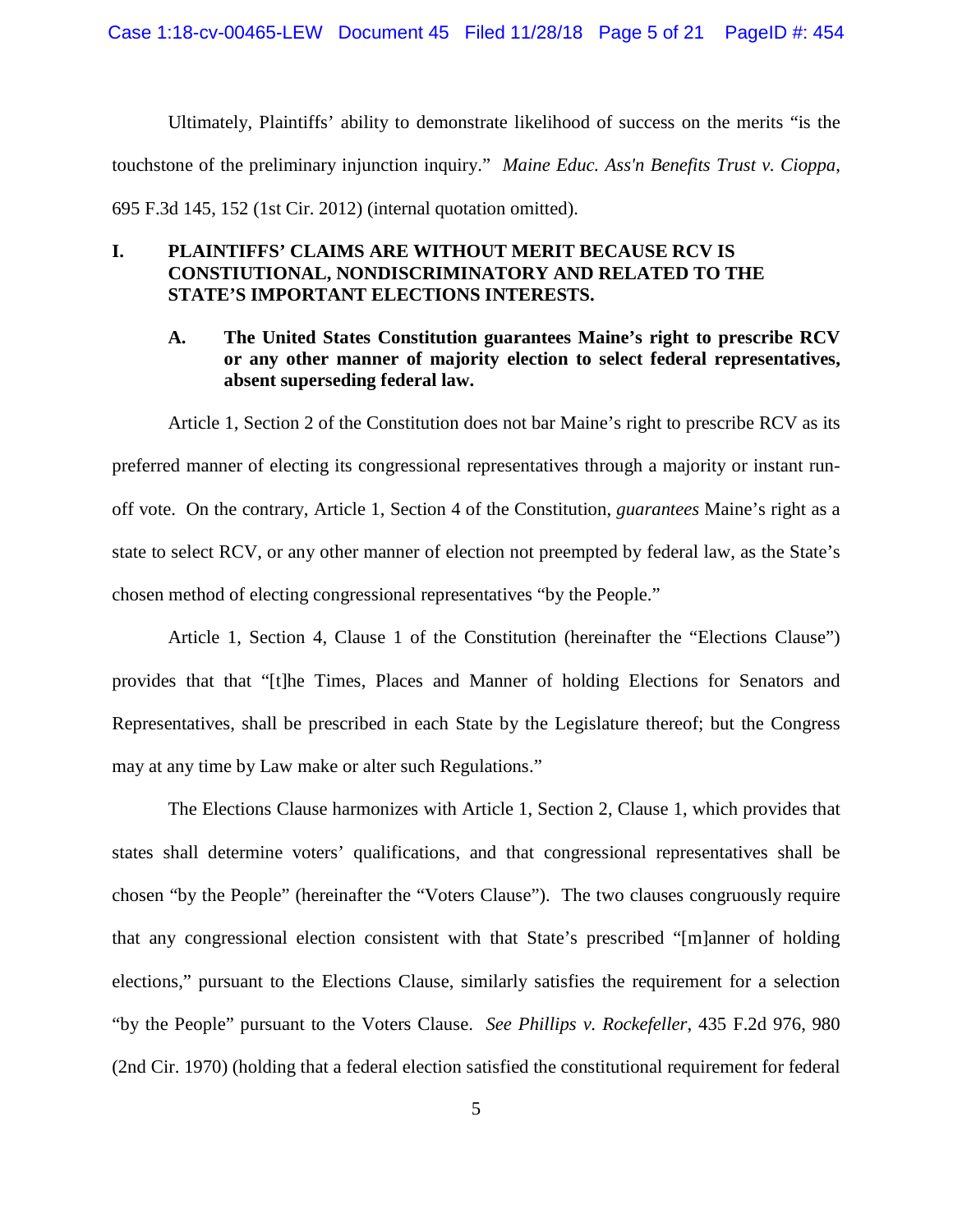elections "by the People" of New York only where it was consistent with New York's chosen "manner of holding elections" by plurality).

The Elections Clause "empowers the States to regulate" congressional elections where Congress does not adopt superseding law. *Roudebush v. Hartke*, 405 U.S. 15, 24 (1972). The United States Supreme Court has repeatedly recognized that the Election Clause provides States with broad authority, *including* the autonomy to determine the manner through which congressional votes are counted. *See Roudebush*, 405 U.S. at 24. The Supreme Court has summarized the Elections Clause:

It cannot be doubted that these comprehensive words embrace authority [for States] to provide a complete code for congressional elections, not only as to times and places, but in relation to notices, registration, supervision of voting, protection of voters, prevention of fraud and corrupt practices, *counting of votes*, duties of inspectors and canvassers, and making and publication of election returns; in short, to enact the numerous requirements as to procedure and safeguards which experience shows are necessary in order to enforce the fundamental right involved.

*Smiley v. Holm*, 285 U.S. 355, 366 (1932) (emphasis added); *Cook v. Gralike*, 531 U.S. 510, 523 (2001).

This interpretation is not a novel evolution of thought. The Framers of the Constitution similarly recognized the Elections Clause as a broad reservation of rights for States to "determine how the<sup>[]</sup> electors shall elect—whether by ballot, or by vote, or by any other way," and to regulate those elections procedures absent superseding federal law. *U.S. Term Limits, Inc. v. Thornton*, 514 U.S. 779, 833 (1995) (quoting 4 Elliot's Debates 71).

The Constitution does *not* require States to adopt a one-size-fits-all approach to congressional elections. In fact, "[r]ules may differ widely from state to state, but all may reflect a state's 'compelling interest' in setting up a structured system, even though no one format can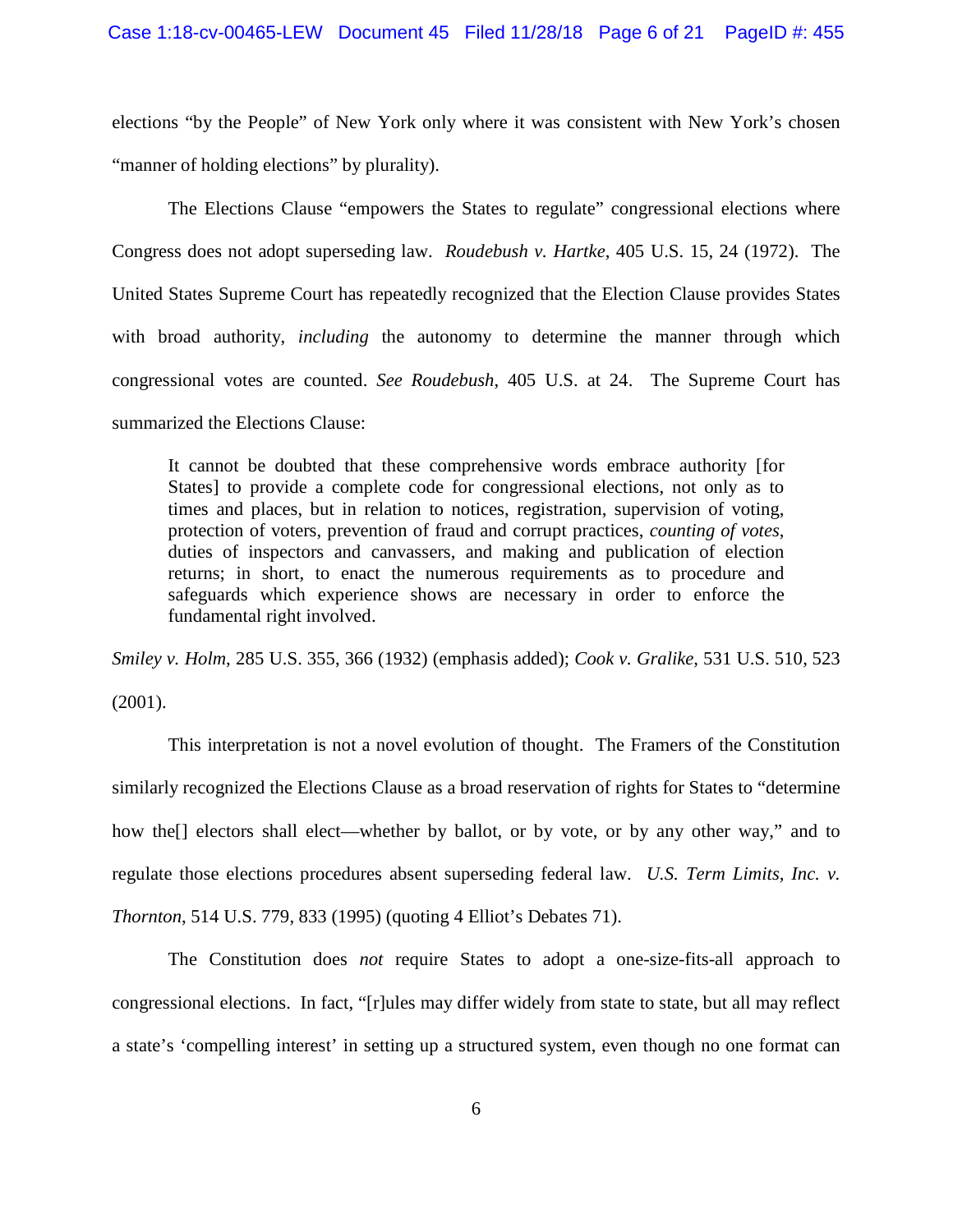#### Case 1:18-cv-00465-LEW Document 45 Filed 11/28/18 Page 7 of 21 PageID #: 456

be said to be the only possible one." *LaRouche v. Guzzi*, 417 F. Supp. 444, 448 (D. Mass. 1976). Therefore, election regulations are not deemed unconstitutional simply because they are unique, or because they impose a moderate burden on an unprotected class of voters. *See Griffin v. Roupas*, 385 F.3d 1128 (7th Cir. 2004) (explaining, in response to an argument that Illinois absentee ballot law was more restrictive than Oregon's that "the states that have more liberal provisions for absentee voting may well have different political cultures from Illinois [. . .] . One size need not fit all.").

RCV is one of *dozens* of Maine laws and regulations that are properly imposed upon voters under the State's constitutional power to prescribe the "Times, Places, and Manner of holding Elections." U.S. Const. Art. 1, § 4. The State's power to direct the manner of elections is broadly interpreted, because "there must be substantial regulation of elections if they are to be fair and honest and if some sort of order, rather than chaos, is to accompany the democratic process." *Storer v. Brown*, 415 U.S. 724, 730 (1974).

Here, Maine's comprehensive state right to regulate its own lawful election system is guaranteed by the U.S. Constitution's Elections Clause. *See Smiley*, 285 U.S. at 366. Maine, acting through its citizen legislators in 2016 and 2018, has repeatedly and unambiguously prescribed RCV as the State's chosen "[m]anner of holding Elections for Senators and Representatives." Art. 1, § 4, Cl. 1. In fact, Maine has fully incorporated RCV into its "complete code for congressional elections," *Smiley*, 285 U.S. at 366, including, *inter alia*, the State's specified regulations for the "counting of votes," *id.*; *see also Roudebush*, 405 U.S. at 24.

 Additionally, the State's adoption of RCV has even-handedly affected *all* federal candidates—and voters—in Maine, requiring that the successful candidate in each of the congressional districts wins election pursuant to RCV by outright majority or by instant run-off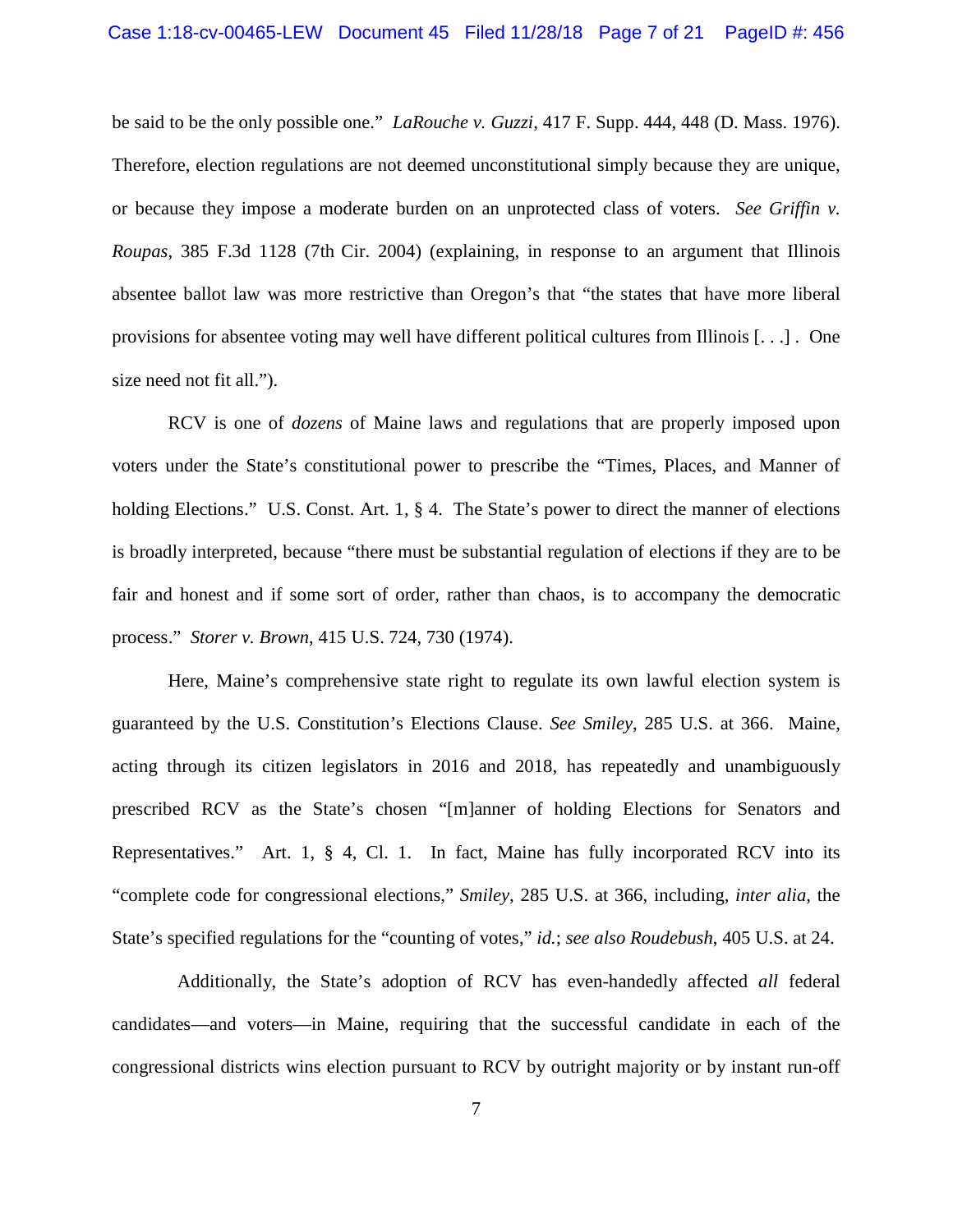#### Case 1:18-cv-00465-LEW Document 45 Filed 11/28/18 Page 8 of 21 PageID #: 457

vote. RCV remains a lawful exercise of the State's regulatory elections authority because RCV imposes consistent, reasonable burdens on all candidates and all voters, without regard for political party, race, creed or home town.

Although the State's RCV provisions are novel as applied to federal elections, the unique nature of RCV cannot render it constitutionally invalid: "One size need not fit all." *Griffin*, 385 F.3d at 1131. In fact, Maine's first-in-the-nation adoption of RCV can be permissibly influenced by the State's "different political culture," *Griffin*, 385 F.3d at 1131, by "an interest in attempting to see that the election winner be the choice of a majority of its voters," *Williams v. Rhodes*, 393 U.S. 23, 32 (1968), or simply by Maine's recognized, legitimate interest in maintaining "fair and orderly elections" and bolstering the "integrity, fairness and efficiency" of Maine's congressional elections. *Maine Republican Party v. Dunlap*, 324 F. Supp. 3d 202, 213 (D. Me. 2018) (quoting *Timmons v. Twin Cities Area New Party*, 520 U.S. 351, 352 (1997)).

Plaintiffs' claim that the Voters Clause, Art. 1, § 2, Cl. 1, somehow *requires*  congressional elections to be decided by plurality—and prohibit election by majority—is inconsistent with established precedent, and must fail. Plaintiffs erroneously rely upon *Phillips v. Rockefeller* and *U.S. Term Limits, Inc. v. Thornton* to support their claims.

*Phillips* fails to demonstrate that the By-the People Clause *requires* plurality voting because that New York case merely *permitted* federal election by plurality there because the State of New York, at the time, had affirmatively recognized plurality election as its prescribed manner of election "by the People." 435 F.2d at 980. New York's laws and regulation of its federal elections cannot require Maine to follow suit. *See Griffin*, 385 F.3d at 1131 (holding liberal Oregon absentee voting law cannot establish constitutional infirmity of Illinois absentee voting law based on different state interests and policies). Maine is further insulated from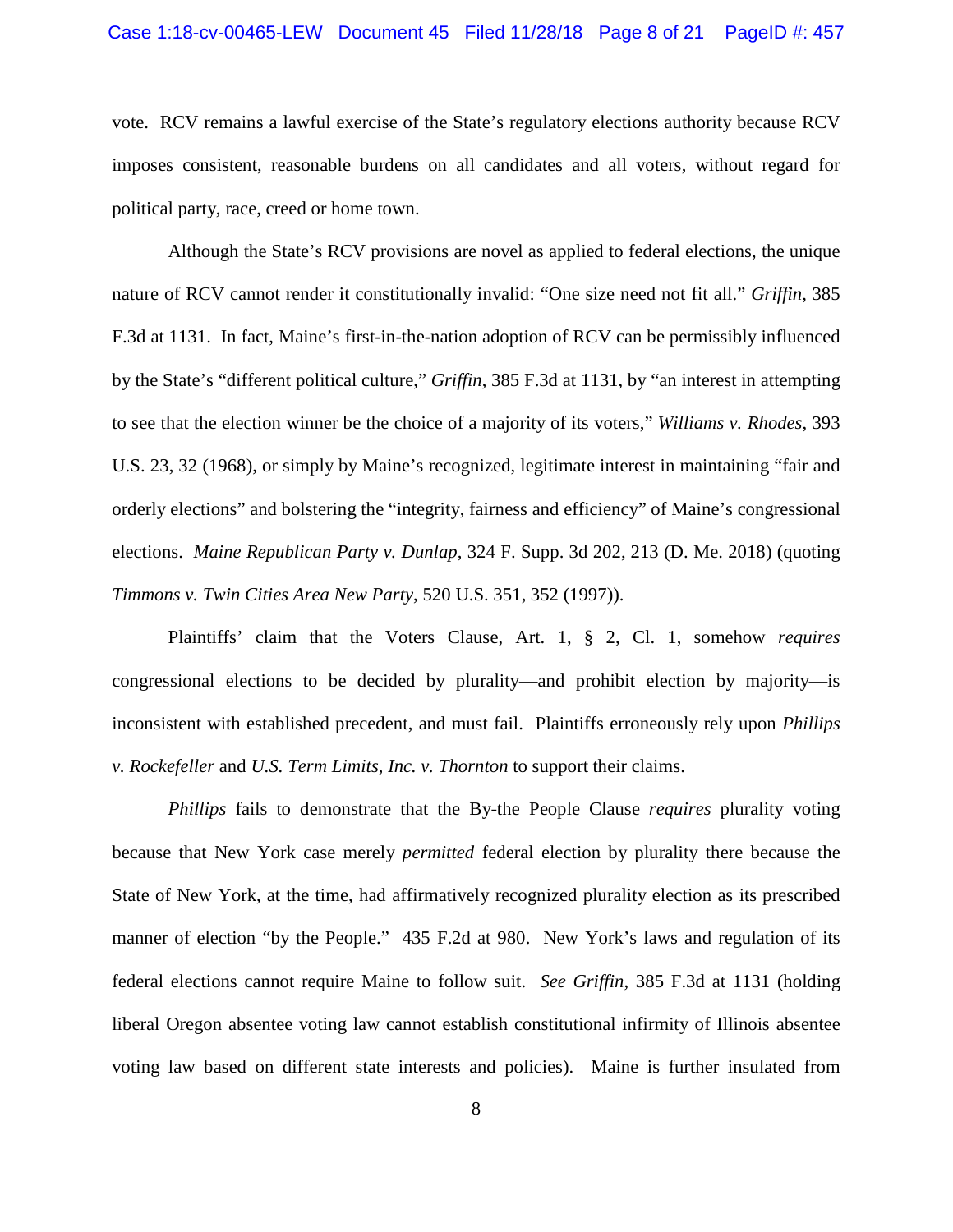importing New York's election laws in this case, where Maine has repeatedly and overtly demonstrated its intent to adopt RCV as its manner of election requiring an outright majority or an instant run-off to win election. *C.f. Public Citizen, Inc. v. Miller*, 992 F.2d 1548 (11th Cir. 1993) (unpublished table decision) ("A state's decision to interpret a plurality result as being inconclusive is not itself unconstitutional.").

*U.S. Term Limits* similarly fails to restrict Maine's constitutional use of RCV because that case relates to the State of Missouri's impermissible effort to guise a state-sponsored modification to the "Qualifications Clause," Art. 1, Sec. 2, Cl. 2 (distinguished from the separate "Voters" Clause one clause preceding at Art. 1, Sec. 2, Cl. 1). The State rights established in the Elections Clause and the Voters Clause to regulate elections are clearly distinguishable from Congress's exclusive right to establish qualifications for federal representatives through the "Qualifications Clause. *See U.S. Term Limits*, 514 U.S. at 780-81. Indeed, the Elections Clause was intended to grant states the authority to protect the integrity of the election process through election *procedures*, not to permit states to impose substantive qualifications excluding classes of candidates from office. *See id.* at 827-835.

#### **B. The Voting Rights Act does not preempt RCV or bar Maine's prescribed manner of electing representatives by majority vote or instant run-off.**

RCV is not preempted by the federal Voting Rights Act (the "VRA") because Maine's prescribed manner of election does not impair the rights of any protected class and does not infringe on any voter's VRA right to assistance in casting an effective vote. The VRA is narrowly construed to protect historically at-risk voting populations from systematic, disparate treatment at the polls. *See, e.g.*, *Abrams v. Johnson*, 521 U.S. 74 (1997) (protecting minority groups); *South Carolina v. Katzenbach*, 383 U.S. 301 (1966) (same); *Puerto Rican Org. for*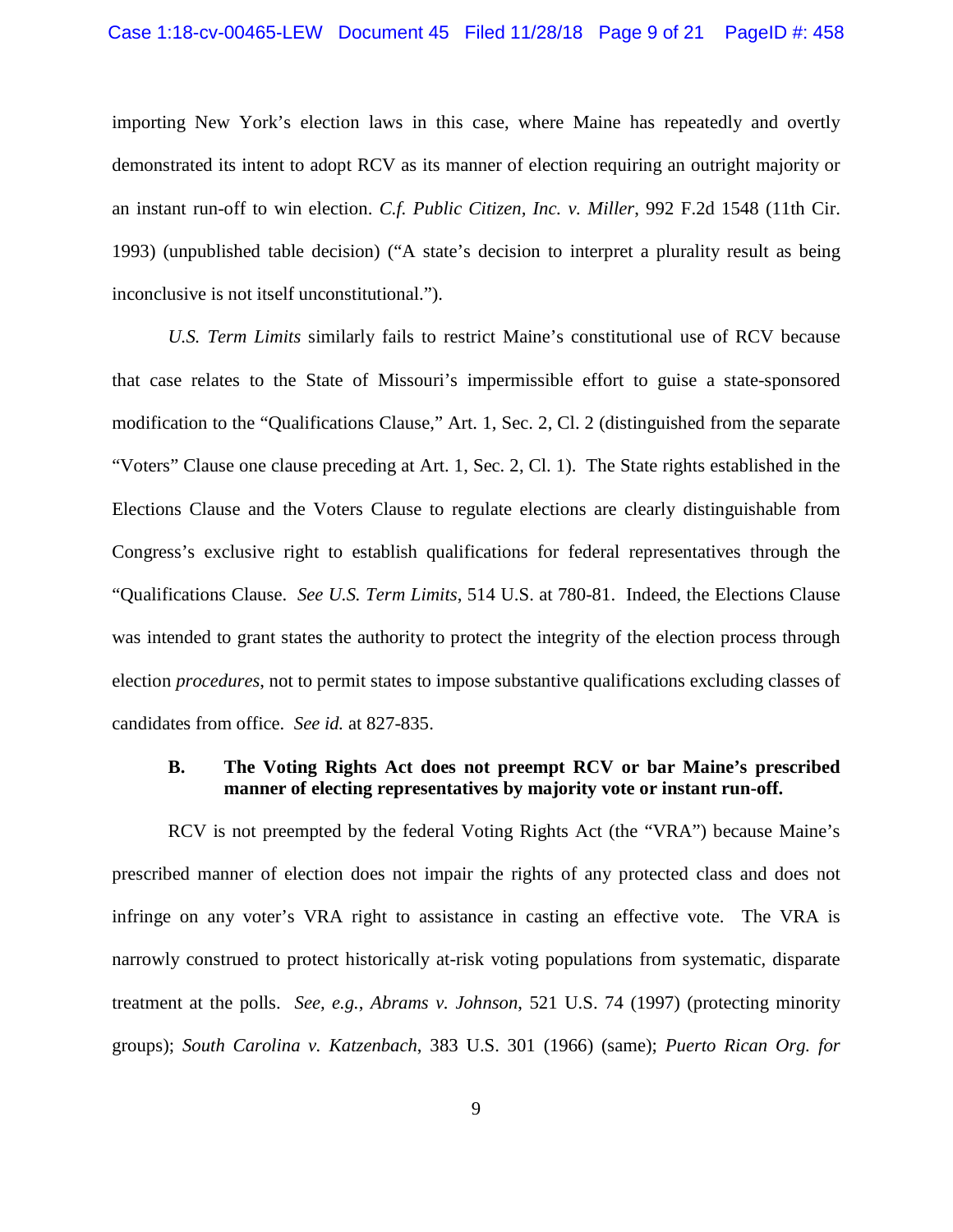*Political Action v. Kusper*, 490 F.2d 575 (7th Cir. 1973) (requiring assistance for at-risk groups at the polls). Plaintiffs have not alleged that any other federal election statute preempts or supersedes the Maine RCV law.

Specifically, the VRA provides that United States citizens lawfully entitled to vote in any elections "shall be entitled and allowed to vote at all such elections, without distinction of race, color, or previous condition of servitude," 52 U.S.C. § 10101. Additionally, the VRA provides protections guaranteeing that no lawful voter shall be subjected to any voting practice or procedure "different from the standards, practices, or procedures applied under such law or laws to other individuals within the same county, parish, or similar political subdivision who have been found by State officials to be qualified to vote." *Id.* at § 10101(2)(A).

The VRA also requires that any voter "requir[ing] assistance to vote by reason of blindness, disability, or inability to read or write may be given assistance," § 10508; *see Puerto Rican Org.*, 490 F.2d at 580 (holding that non-English speaking Puerto Rican born citizens are protected by the VRA). The VRA, and its supporting case law, designate these four classes of impaired voters as the exclusive recipients entitled to special assistance to ensure that their right to vote is not "an empty ritual," but instead an "effective vote" expressing the voter's preferences. *Id.*

Here, no Plaintiff has alleged being denied *any* opportunity to vote using RCV because of his or her race, color, or previous condition of servitude. Similarly, no Plaintiff here has alleged being subjected to RCV practices or procedures different from others in the same county or municipality. And, no Plaintiff has alleged being a member of one of the VRA's protected classes entitled to special voting assistance to cast an effective ballot.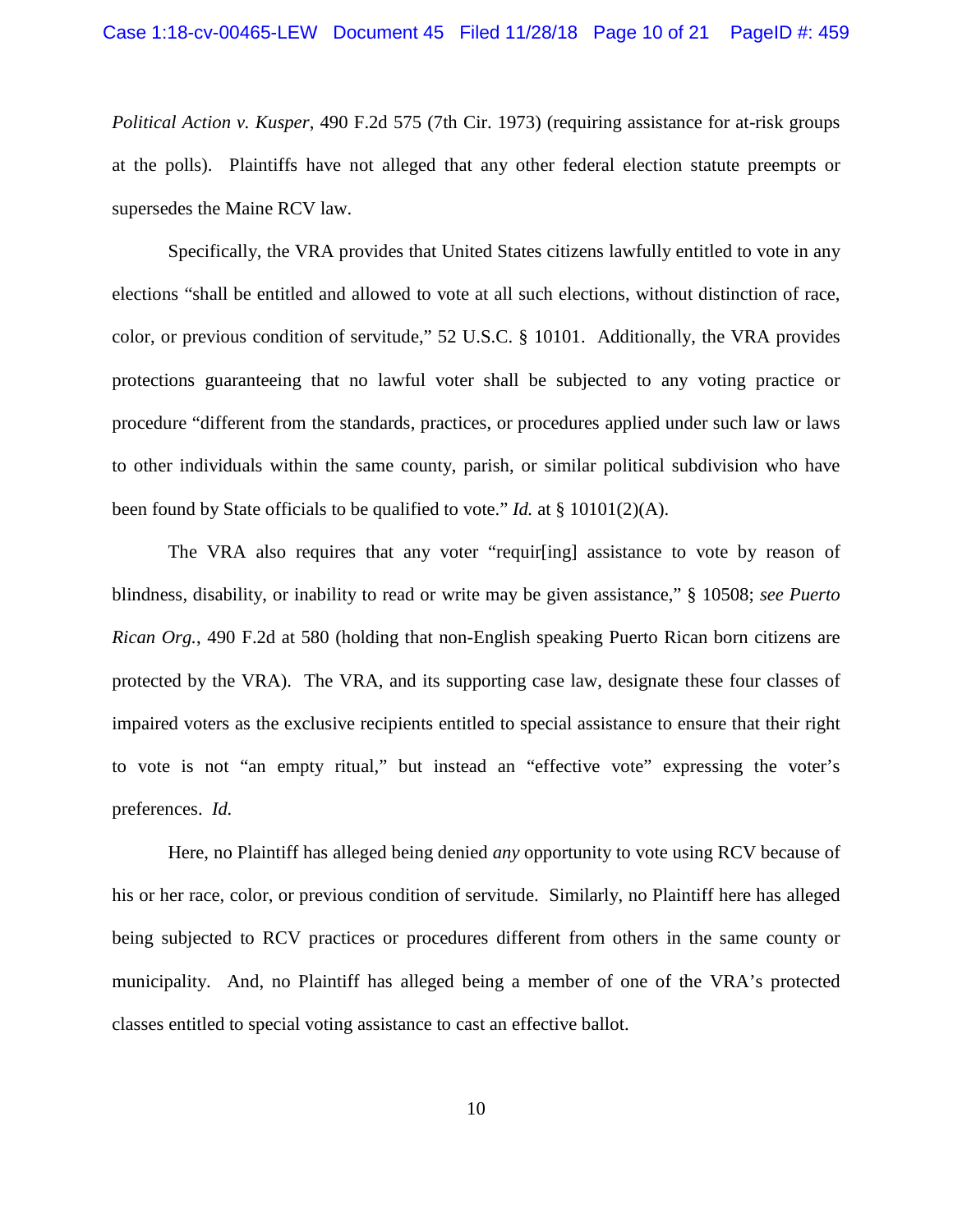Plaintiffs here do not allege *any* type of the systematic or racial discrimination that the VRA was enacted to expel. Instead, Plaintiffs attempt to shoe-horn themselves into the VRA's protections under a broader VRA clause providing that "[n]o person acting under color of law shall fail or refuse to permit any person to vote who . . . is otherwise qualified to vote, or willfully fail or refuse to tabulate, count, and report such person's vote." § 10307(a); *see also* Compl.  $\P$  51.

The Second Circuit Court of Appeals deflated a similar ruse in *Powell v. Power*, 436 F.2d 84 (2nd Cir. 1970), where plaintiffs who were outside the scope of the VRA's voter protections attempted to invoke the VRA as persons "otherwise qualified to vote." The plaintiffs sought to prosecute an illegal voting claim that, like here, was unrelated to racial discrimination. The Court concluded that the VRA's broader jurisdiction for persons "otherwise qualified to vote" was not intended by Congress as a catch-all for actions unrelated to the VRA's true purpose.

Since plaintiffs do not claim to be 'entitled' to vote by operation of the Voting Rights Act, their case rests entirely upon the six words 'or is otherwise qualified to vote.' They would isolate these words from their context in the Act and set them before us as a general mandate by which Federal courts may correct election deficiencies of any sort. We decline to perform any such radical and selective surgery. We do not believe that by appending the quoted language Congress intended to free them of the goal which permeates the entire Act— the abolition of racial discrimination in the election process

*Powell*, 436 F.2d at 87 (2d Cir. 1970). Plaintiffs' VRA claim, alleging that RCV denies their ability to cast an "effective ballot," without any claim based on discrimination of a VRAprotected class, should be similarly dismissed.

Even if Plaintiffs had standing under the VRA to pursue claims that RCV distorted their understanding of the ballot, the VRA claim still fails. Plaintiffs rely on *Burger v. Judge*to support the proposition that "the state may not mislead its voters to the extent that they do not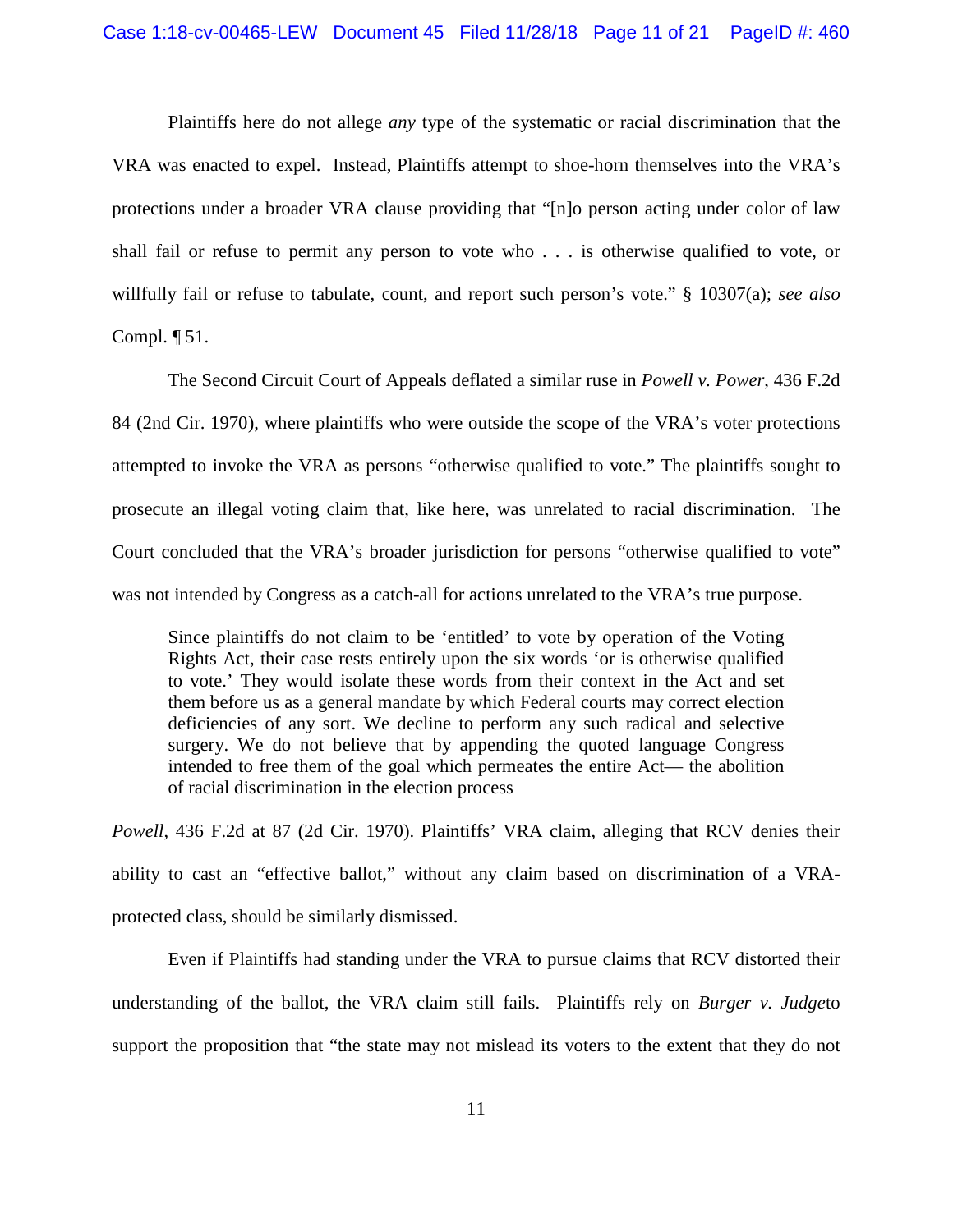know what they are voting for or against." 364 F. Supp. 405, 511, n.16 (D. Mont. 1973). *Burger*, however, concluded that even public distribution of demonstrably false information regarding a pending ballot question was insufficient to reach the intent necessary to "mislead" voters. *Id.* at 511. "In any event, it is clear that all electors who were in fact opposed to the proposed [ballot measure] could have expressed their disapproval by voting against it," *Id.* Plaintiffs also rely on *Kohler v. Tugwell*, where the court held that despite the confusing and unintelligible wording of a proposed constitutional amendment and its ballot question, the ballot wording "was sufficient to tell the voters what the complicated constitutional amendment was about. It was up to them to study its exact text." 292 F. Supp. 978, 982 (E.D. La. 1968).Plaintiffs here allege only that the RCV ballot is confusing. Not one claims that he or she was willfully misled by the ballot or any election watcher.

# **C. Maine's prescribed manner of election by RCV is even-handed, politically neutral and reasonably related to Maine's legitimate state interest in fair and efficient elections.**

RCV violates no provision of the First Amendment or the Fourteenth Amendment because RCV is a politically neutral and nondiscriminatory election regulation that is reasonably related to Maine's legitimate interest in conducting fair and efficient elections.

Courts recognize that *every* election law likely imposes *some* burden or injury on a voter. In fact, "[e]very provision of an election code ... 'inevitably affects—at least to some degree the individual's right to vote and his right to associate with others for political ends.'" *Werme v. Merrill*, 84 F.3d 479, 485 (1st Cir. 1996) (quoting *Anderson v. Celebrezze*, 460 U.S. 780, 788 (1983)). A court evaluating a challenged state election law first must consider the "the character and magnitude of the asserted injury" to Plaintiffs' asserted constitutional rights. *Anderson*, 460 U.S. at 789; *Werme*, 84 F.2d at 483. The level of scrutiny applied corresponds with "the degree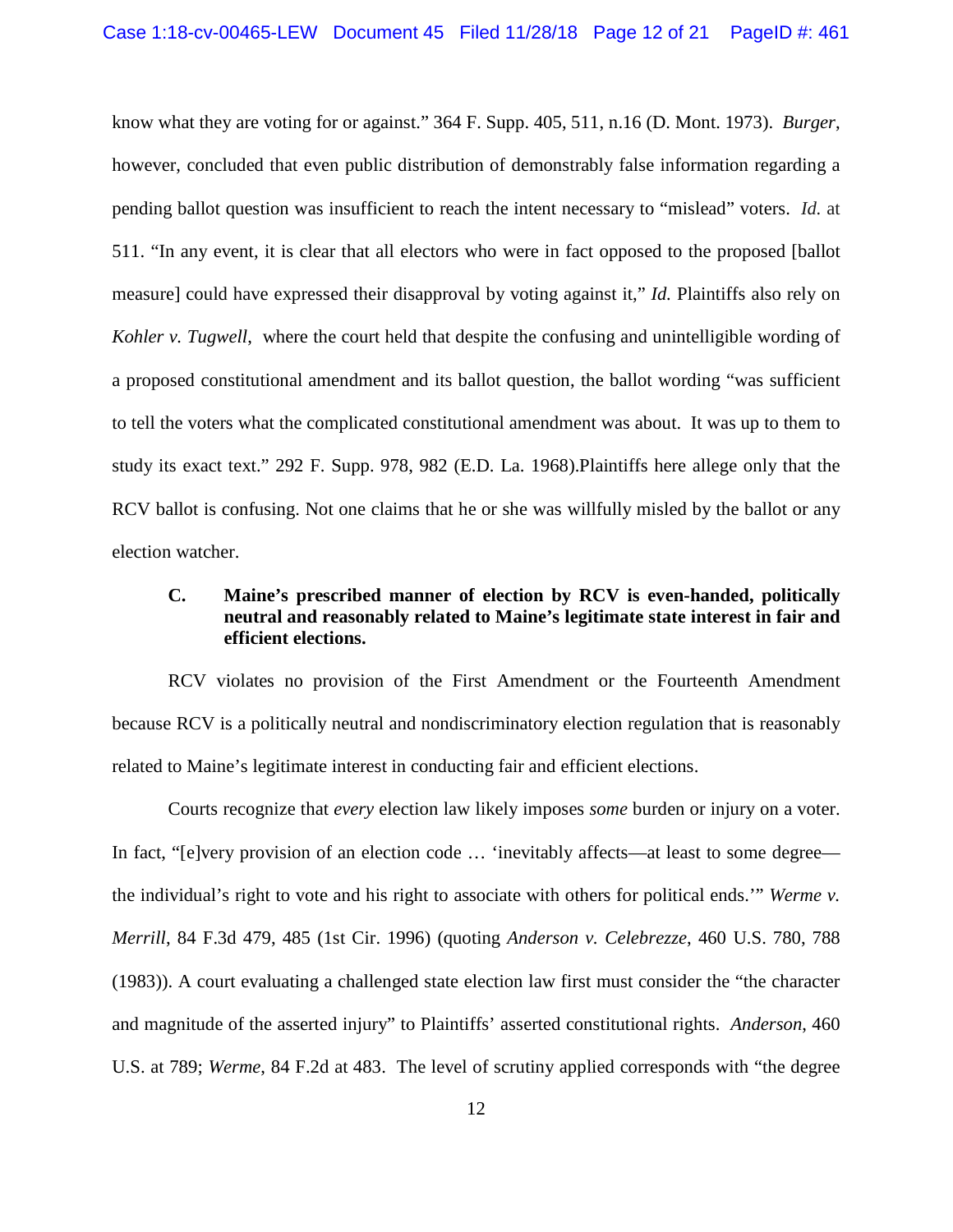to which a challenged regulation encumbers First and Fourteenth Amendment rights." *Id.* Generally, if the challenged law imposes only "modest burdens," then "the State's important regulatory interests are generally sufficient" to justify reasonable, nondiscriminatory restrictions on election procedures. *Anderson*, 460 U.S. at 788. "Under this forgiving standard, the party challenging the constitutionality of [an election law] bears the burden of negating any conceivable basis which might support it." *Donahue v. City of Boston*, 371 F.3d 7, 15-16 (1st Cir. 2004).

The First Circuit Court of Appeals, however, reviews elections laws imposing a "modest or reasonable burden" using the Court's most deferential rational basis review. *See Werme*, 84 F.3d at 485; *Libertarian Party of New Hampshire v. Gardner*, 843 F.3d 20, 31 (1st Cir. 2016). The First Circuit summarized its binding precedent: "If the law imposes only a modest or reasonable burden, there need be only a rational basis undergirding the regulation in order for it to pass constitutional muster," *Gardner*, 843 F.3d at 31 (quoting *Barr v. Galvin*, 626 F.3d 99, 110 (1st Cir. 2010)) (internal quotations omitted).

#### **1. Plaintiffs fail to show RCV causes any severe burden or injury.**

Here, Plaintiffs allege four burdens caused by Maine's RCV election system, but those injuries fail to demonstrate any "severe" burden on Plaintiffs' constitutional rights. Rather, the burdens alleged are either modest or non-existent. Plaintiff's four alleged burdens will be addressed in turn:

First, Plaintiffs allege that RCV violates their constitutional rights by preventing Plaintiffs from knowing the "final pairing of candidates in advance, choosing among candidates and casting their vote effectively." Complaint ¶¶ 47-48, 52-53. This alleged burden cannot rise above a modest, minor inconvenience for Plaintiffs. Plaintiffs claim to have *only* cast their votes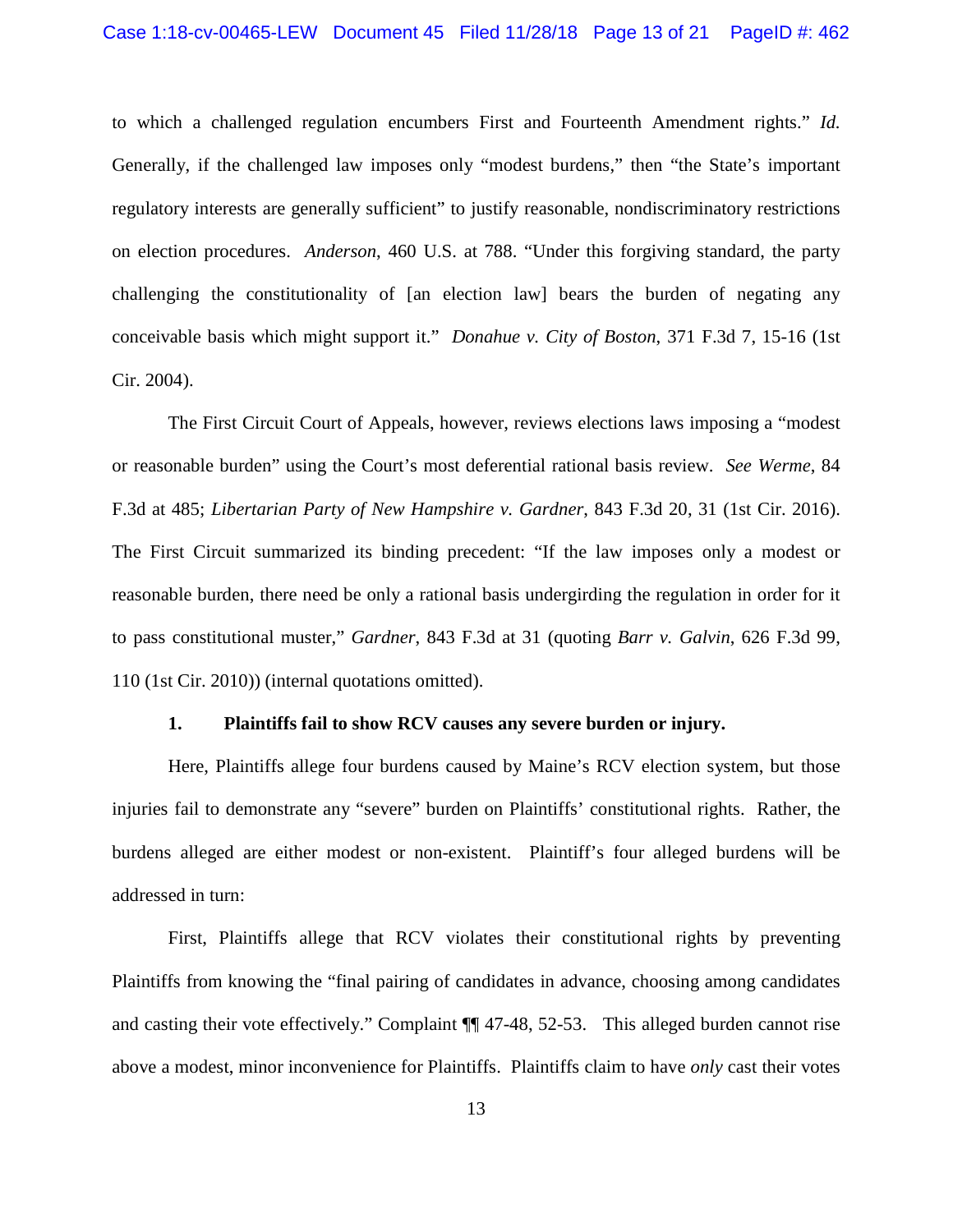#### Case 1:18-cv-00465-LEW Document 45 Filed 11/28/18 Page 14 of 21 PageID #: 463

for Poliquin as their most-preferred candidate, and their votes for Poliquin were tallied in the final vote count. Additionally, Poliquin remained in the RCV tabulation rounds until the final round, meaning no one was surprised by an unexpected final round match-up of other candidates. While Plaintiffs have no constitutional right to foresee the future, they are entitled to discover the identities of all candidates on the ballot before Election Day. In fact, an RCV sample ballot clearly identifying all candidates in the election—and including simple, clear RVC instructions—was released prior to the election, providing an opportunity to "know" the candidates to choose. Any burdens alleged based upon other, nonparty voters' choices or confusions about RCV are merely speculative.

Plaintiffs' alleged burdens for confusion are analogous to *Griffin,* where the working mothers also challenged Illinois' ballot as unconstitutionally complex, totaling 20 pages in length with 400 candidates named in the prior election. *Griffin*, 385 F.3d at 1132. The Court noted the ballot length and complexity resulted in many voters spoiling ballots and losing their right to have their vote counted. *Id.* However, those ballot concerns did not trigger a severe constitutional burden, because the nondiscriminatory burden of a complex ballot "applies to everyone" in the county, working mother or not. *Id.* at 1133. Similarly here, any confusion regarding the RCV ballot would generally have a politically neutral effect on voters using the RCV ballot, neutralizing any unique burden Poliquin and his supporters could have suffered.

Second, Plaintiffs allege that RCV violates their constitutional rights by barring the option to "vote strategically … to advance a weaker candidate to a subsequent election or round of voting so that [Poliquin] will have a better chance of ultimately winning." Compl. ¶¶ 59-60. This allegation imposes *no* burden on Plaintiffs' rights because the multi-round voting procedures of RCV guarantees Plaintiffs option to vote strategically by selecting a candidate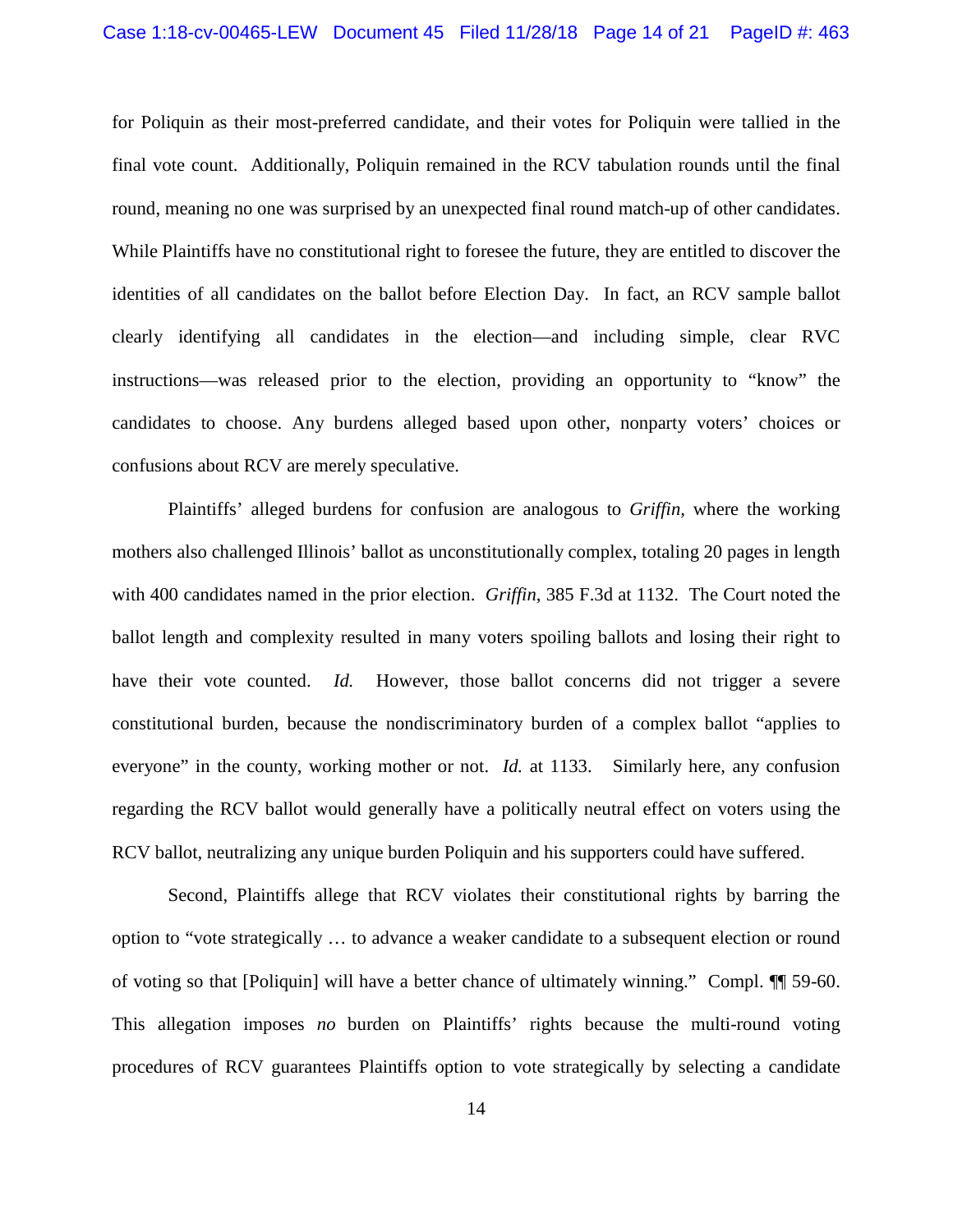*other* than Poliquin in Round 1 of Round 2 of the RCV tabulation. Ultimately, Plaintiffs each *chose* to cast a vote for Poliquin as their preferred candidate rather than cast a strategic vote. Compl. ¶¶ 7-10.

Third, Plaintiffs allege RCV violates their constitutional rights because their vote for Poliquin as their preferred candidate tends "to reduce [Poliquin's] electoral chance to win." Compl. ¶¶ 64-65. This allegation fails to state a cognizable constitutional burden, because it is undisputed that each of Plaintiff's votes for Poliquin was ultimately included in the final tally of Poliquin votes that trailed behind Golden at the completion of the RCV process. If Plaintiffs' vote caused Poliquin's vote total to go *up*, it is impossible that the vote could also "reduce [Poliquin's] electoral chance to win."

Finally, Plaintiffs allege that RCV violates their constitutional rights because it denies them an opportunity to have their vote for Poliquin counted in each round. Complaint ¶¶ 69-70. This allegation fails to demonstrate any cognizable constitutional burden because Plaintiffs' votes for Poliquin were eligible to be counted in *each and every round* of the RCV tabulation, including the final tally that decided the election. At best, Plaintiffs can claim their vote isn't counted because of possible error in the ballot scanning, but that risk of scanning error remains relatively unchanged from Maine's prior manner of election.

#### **2. Maine has legitimate and important interests in adopting RCV**

The First Circuit's application of the rational basis review applies here, where Plaintiffs cannot show that the ranked-choice voting law causes anything beyond a modest burden. "Given the character and magnitude (or more aptly put, lack of magnitude) of the alleged injury to the plaintiff's First and Fourteenth Amendment rights … the defendants need only show that the enactment of [RCV] had a rational basis," *Werme*, 84 U.S. at 485 (parentheticals in original).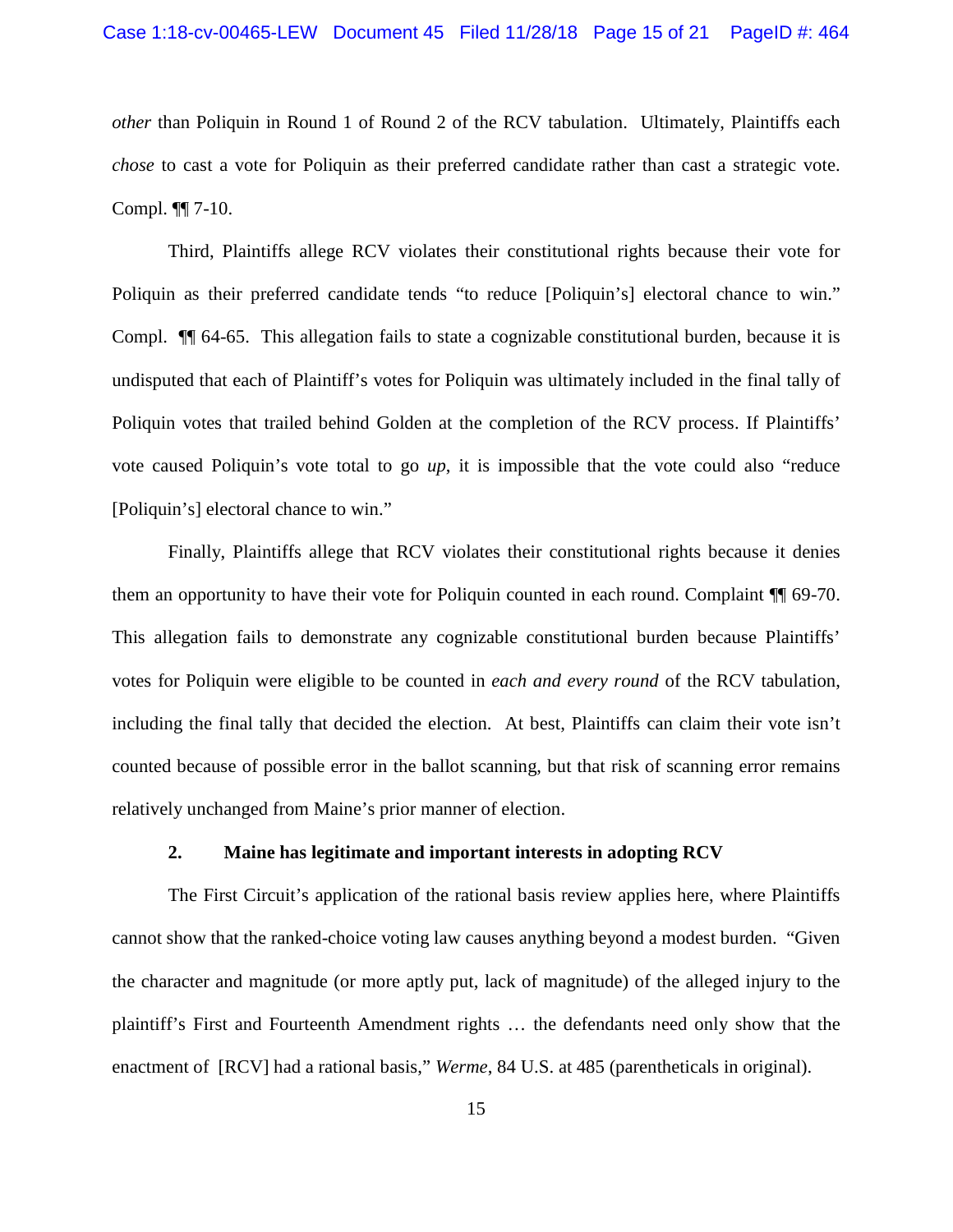Maine has demonstrable important *and* legitimate interests in maintaining a fair and orderly elections system for conducting congressional elections in which Maine voters have confidence. In fact, the Court in *Maine Republican Party* recognized Maine's valid state interest in using RCV to conduct Maine's statewide elections in an orderly manner, and to preserve the integrity and reliability of the electoral process. 324 F. Supp. 3d at 213.

Additionally, Maine can show a state interest in electing congressional candidates via RCV to require majority support of the State's federal representatives. *Rhodes*, 393 U.S. at 32 ("Concededly, the State does have an interest in attempting to see that the election winner be the choice of a majority of its voters."

## **II. PLAINTIFFS' CLAIM IS BARRED BY LACHES BECAUSE PLAINTIFFS UNREASONABLY DELAYED FILING SUIT UNTIL AFTER ELECTION, AND DEFENDANTS ARE PREJUDICED BY RELIANCE ON RCV PROCEDURES.**

### **A. Plaintiffs' claims was justiciable prior to Election Day, but were not timely filed.**

Plaintiffs' claims were justiciable weeks prior to Election Day. Therefore, Plaintiffs had an obligation to bring this action before the Court with sufficient time before Election Day to give voters and other candidates' reasonable notice that the constitutionality of RCV was in dispute *before* ballots were cast.

Plaintiffs' RCV claims involved a facial challenge to the constitutionality of the implemented law, a Voting Rights Act claim based on confusion about the RCV ballot, and other constitutional claims imminently triggered by the RCV's implementation.

First, Plaintiffs' had standing to bring all six claims before the election. Standing requires an "injury in fact" and this requirement "helps to ensure that the plaintiff has a personal stake in the outcome of the controversy." *Reddy v. Foster*, 845 F.3d 493, 500 (1st Cir. 2017). In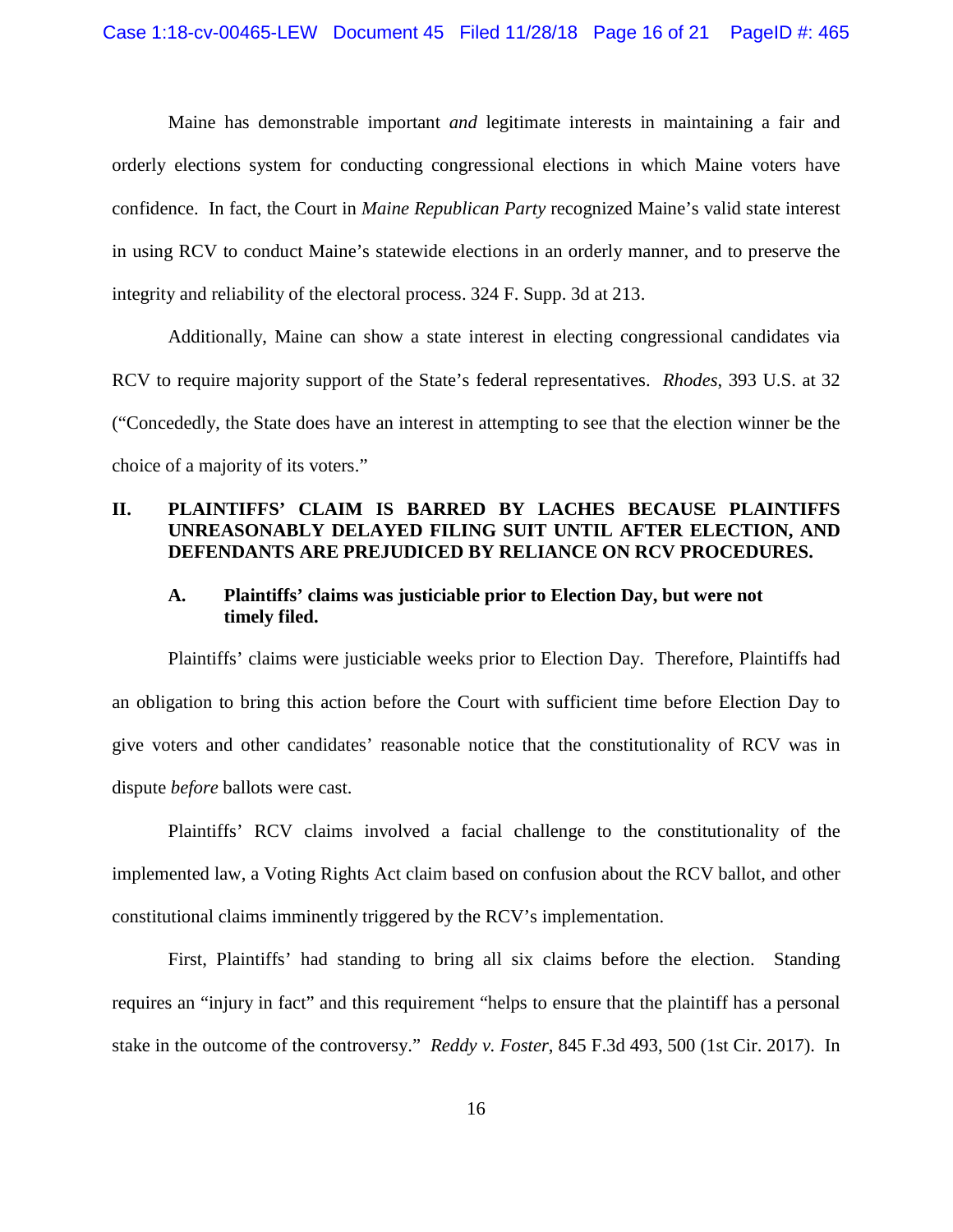the context of a statutory challenge prior to its application, the plaintiff can establish standing by "demonstrate[ing] a realistic danger of sustaining a direct injury as a result of the statute's operation or enforcement." Babbit v. United Farm Workers Nat'l Untion, 442 U.S. 289, 298 (1979). Here, Plaintiff Poliquin, as the Republican nominee for the Second Congressional District race, had standing to challenge the constitutionality of RCV immediately after RCV was re-enacted via the People's Veto election on June 12, 2018. Thereafter, Plaintiff Poliquin established a concrete "personal stake in the [election]," *Reddy*, 845 F.3d at 501, governed by the newly reinstituted RCV law. The remaining Plaintiffs then established standing to challenge RCV upon the Secretary of State's Office formal release on September 20, 2018 of the official RCV ballot — still with six weeks spare before Election Day.

Second, Plaintiffs' claims were each ripe for adjudication and declaratory judgment at least six weeks prior to Election Day. Ripeness requires that a case "not be premature or speculative." *Shields v. Norton*, 289 F.3d 832, 835 (5th Cir. 2002). Ripeness has two prongs, "fitness and hardship." *Reddy*, 845 F.3d at 501 (quotation marks omitted). The fitness prong relates to whether the case "should be postponed in the name of judicial restraint," while the hardship prong "concerns the harm to the parties seeking relief that would come to those parties from [a court] withholding a decision." *Id.* (quotation marks omitted).

All of the Plaintiffs' claims were ripe for judicial review—at the very least—on September 20, 2018, after the release of the official RCV ballot. Thereafter, it was plainly recognized that RCV would be implemented on November 6, 2018 as codified, which would foreseeably result in each of the "direct injur[ies]" alleged as the basis for all of Plaintiffs' claims. *Blum v. Holder*, 744 F.3d 790, 796 (1st Cir. 2014).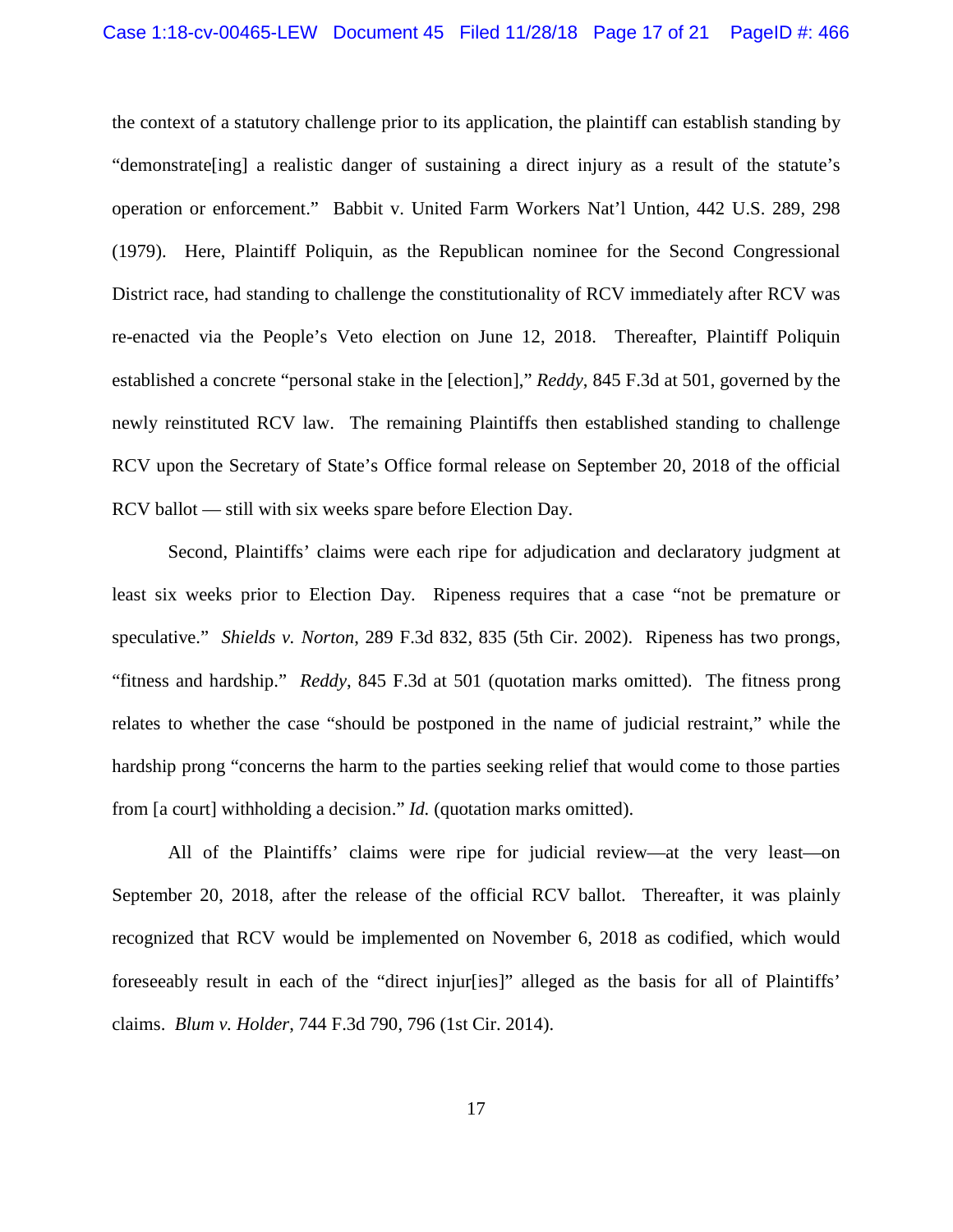*Bond v. Fortson*, 334 F. Supp. 1192, 1194 (N.D. Ga. 1971) is not instructive on Plaintiffs' standing here because *Bond* involved an election claim before the names and total number of candidates in that disputed election were even known. Bond involved a challenged Gerogia's law requiring federal representatives to be elevated by majority vote. The Court dismissed the action as unripe because the plaintiff sought to enjoin the Georgia law's application before the parties even knew who the candidates were or how many candidates were running. *Id.* at 1194. The *Bond* court, therefore, determined the claims were not remote because the "[a]pplication of the attacked laws to the plaintiffs [were] speculative and remote." *Id.* 

Here, the RCV's implementation was imminent when the four candidates were identified on the Second Congressional District ballot. In fact, Plaintiffs knew exactly what the ballot looked like and knew that Act would be implemented, in its entirety, in the Second Congressional District. Compl. ¶¶ 22-24, 32-36. Thus, the Plaintiffs' challenges to the constitutionality of RCV were not speculative, like Bond. Rather, the claims were "sufficiently live," fit for judicial review, and the Plaintiffs could have shown that "withholding a decision" until after the election would cause hardship. *Reddy*, 845 F.3d 493.

### **B. Defendants Bond, Michaud and Wollstadt prejudicially relied upon RCV to their detriment when they voted for third-party candidates expecting subsequent RCV tabulation rounds to be counted.**

Plaintiffs have demanded that the Court declare Poliquin the winner of the Second Congressional District election based solely upon a tabulation of first-round RCV ballots. Plaintiffs' requested relief, however, is barred by the doctrine of laches, because the delayed filing was unreasonable, and caused prejudice to Defendants Bond, Michaud and Wollstadt who cast their RCV ballots expecting RCV to apply.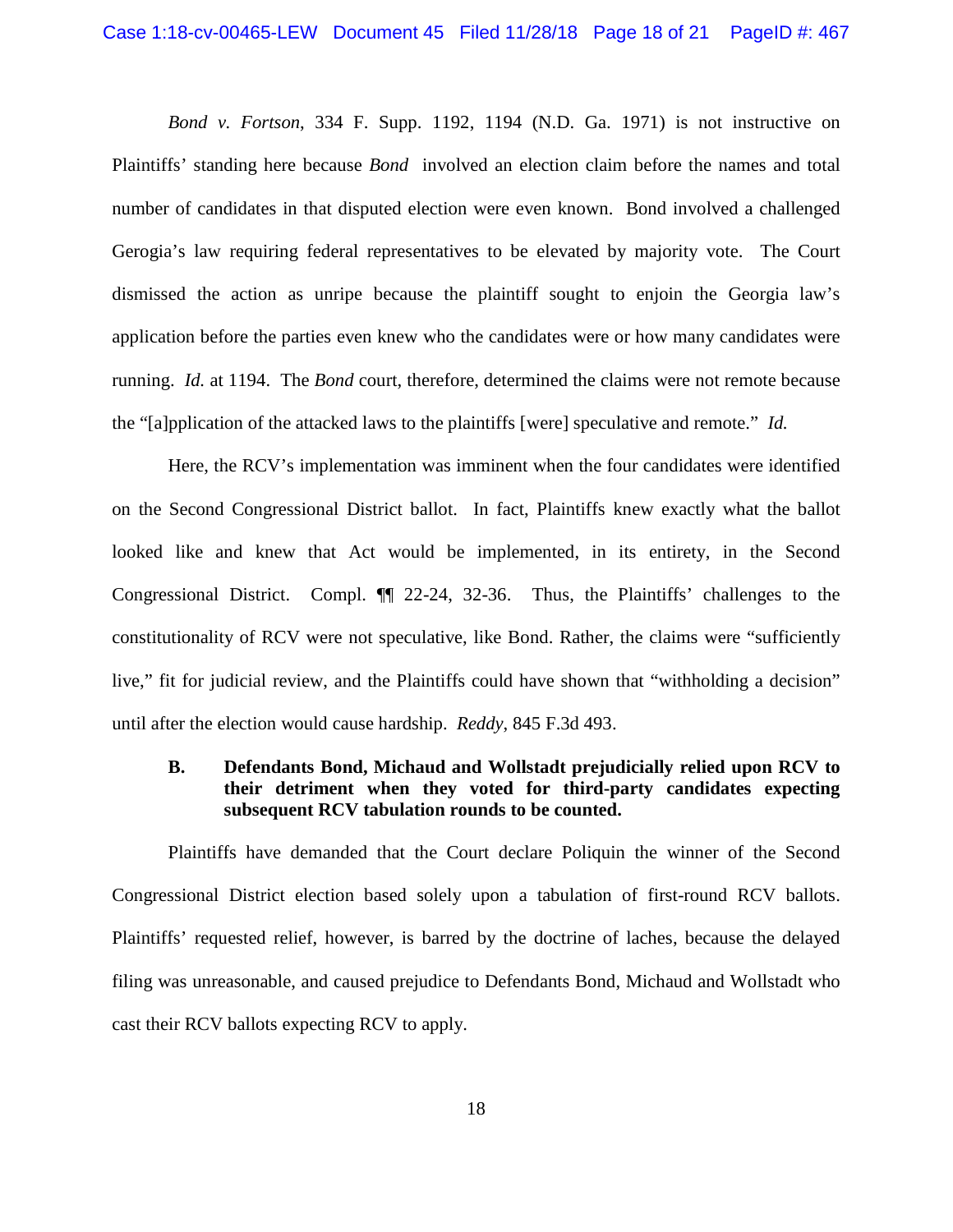#### Case 1:18-cv-00465-LEW Document 45 Filed 11/28/18 Page 19 of 21 PageID #: 468

The First Circuit Court of Appeals recognizes laches as an affirmative defense "that serves as a bar to a claim for equitable relief where a party's delay in bringing suit was (i) unreasonable, and (2) resulted in prejudice to the opposing party." *Murphy v. Timberlane Regl. Sch. Dist.,* 22 F.3d 1186, 1189 (1st Cir. 1994).

Here, Plaintiffs delayed this challenge of the RCV law until after Election Day with knowledge that the delay would prejudice voters who cast ballots relying upon the subsequent RCV rounds to be tabulated and counted toward the final vote tally. Plaintiffs' delayed filing was unreasonable here because the pending claims were ripe for consideration by the Court *at least* six weeks before Election Day. *See* Section II(A) *supra.*

Defendants Bond, Michaud and Wollstadt were ultimately prejudiced by their reliance on the RCV system. Defendant Bond entered the race with the expectation that Maine's rankedchoice voting procedures ensured that an independent candidate for federal office would never become a so-called "spoiler" by diverting votes from either major party. Defendants Michaud and Wollstadt, as voters, similarly relied upon the availability of ranked-choice voting procedures when they cast a first-round vote for Ms. Bond believing that their secondary and tertiary candidate choices would be tallied if Ms. Bond was unsuccessful.

Plaintiffs now seek relief from the Court that would effectively disenfranchise the Bond Defendants from the outcome of the election because of their reliance on the availability of ranked-choice voting procedures. Where Plaintiffs stand to benefit on the exclusion of Defendants Bond, Michaud and Wollstadt votes from the first-round RCV tabulation, Plaintiffs' requested remedy is barred by the equitable defense of laches. *See Murphy*, 22 F.3d at 1189.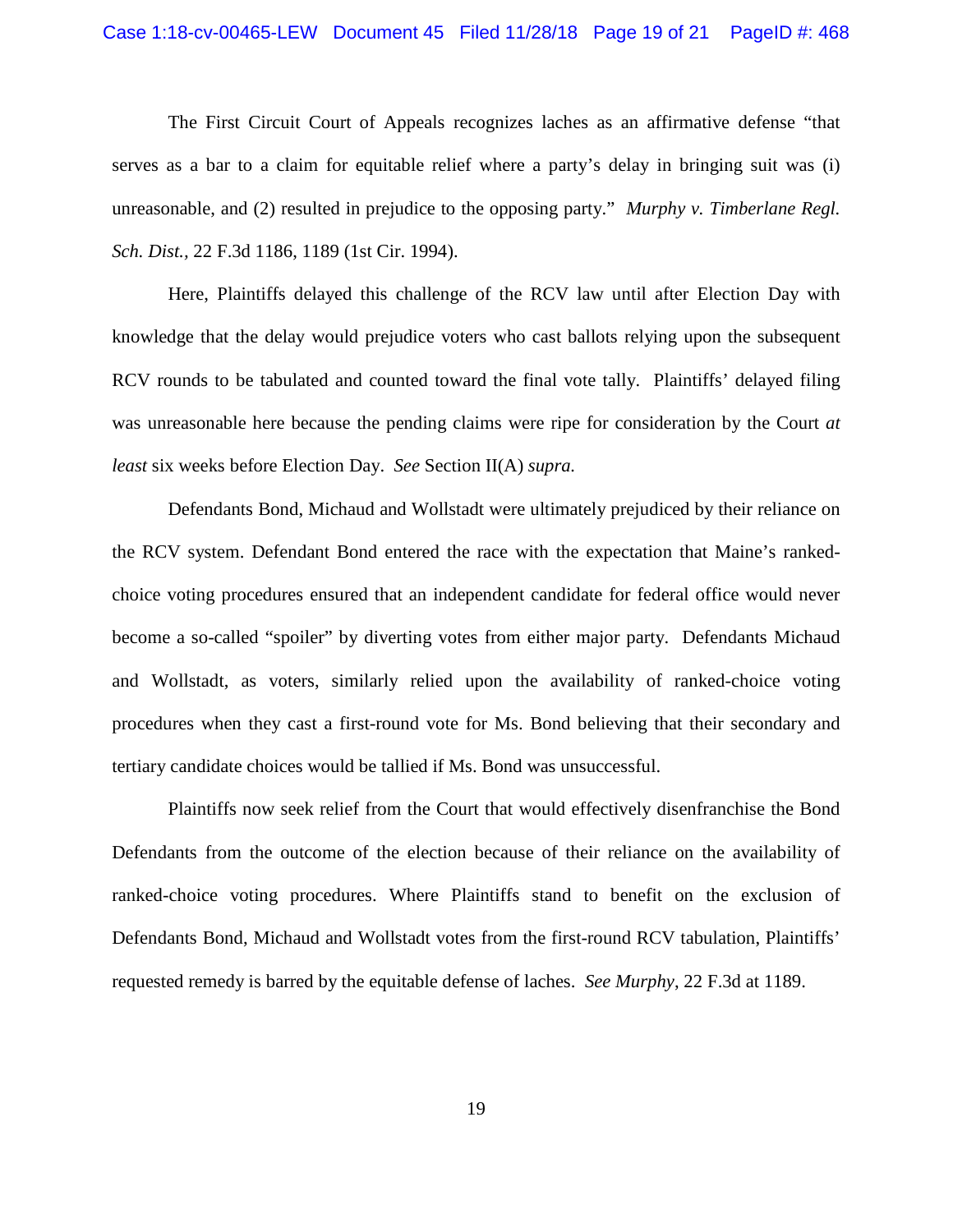Case 1:18-cv-00465-LEW Document 45 Filed 11/28/18 Page 20 of 21 PageID #: 469

### **CONCLUSION**

WHEREFORE, for the above-stated reasons, Defendants Tiffany Bond, Kaylee Michaud and Rachael Wollstadt respectfully request that the Court deny Plaintiffs' Motion for Preliminary Injunction.

Dated at Portland, Maine, this 28<sup>th</sup> day of November, 2018.

Respectfully submitted,

/s/ James G. Monteleone Michael R. Bosse, Bar No. 8358 James G. Monteleone, Bar No. 5827

Attorneys for Intervenor Defendants Tiffany Bond, Kaylee Michaud, and Rachael Wollstadt

BERNSTEIN SHUR 100 Middle Street Portland, Maine 04101 207-774-1200